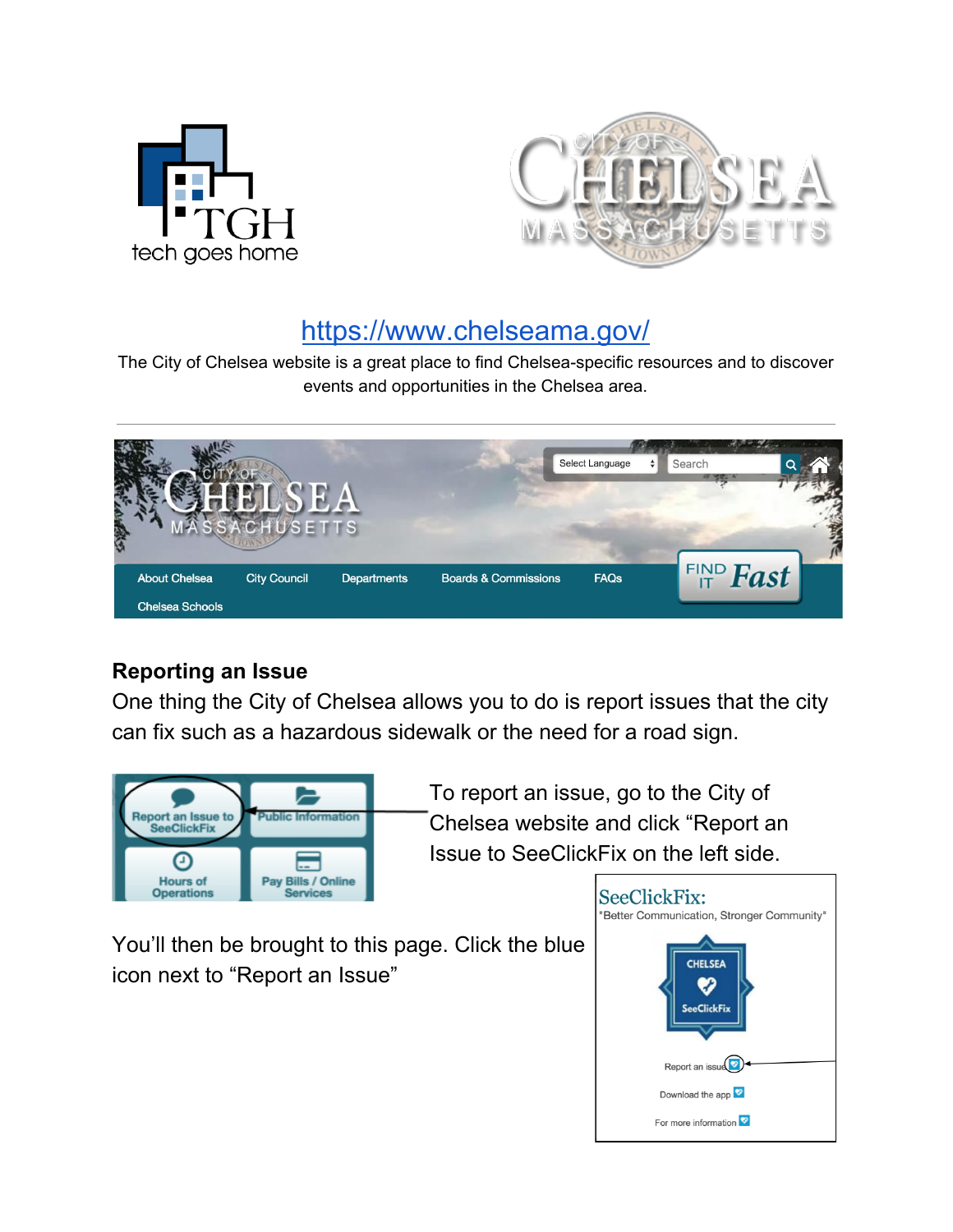From there, you will be asked for the location of your issue. You can either drag the red indicator to the location here or put the street address here.

| Fange St.<br><b>POLON</b><br>S<br>Street Address*<br>$\overline{V}_{L_0}$<br>GRAD<br>Broadway<br>Heard S.<br>City/County'<br>c)<br>Crescent Ave<br>Chelsea <b>F</b><br>$\in \mathbb{R}^N$<br>Chelsea<br>Crescent Ave<br>State/Province'<br><b>ORS</b><br>Massachusetts<br>Poplar St<br>÷<br>High School @<br>Next »<br>$\overline{\phantom{a}}$<br>Step 1 of 2<br>Bellingham<br>Map dat<br>@2018 Google<br>Terms of Use | $\vee$ Updating map and form automatically.<br>$\Omega$<br>수<br>+ Locate Me<br>Blossen St.<br><b>SANTA</b><br>Satellite<br>Map<br>endos<br>Gard<br>ningdale St.<br><b>Jobs</b> St<br>$\omega$<br>E<br>Spir | Find your Location<br>Drag the marker to the location of your<br>8<br>issue or simply type in its address.<br>Θ<br>Where will this report go? |
|-------------------------------------------------------------------------------------------------------------------------------------------------------------------------------------------------------------------------------------------------------------------------------------------------------------------------------------------------------------------------------------------------------------------------|------------------------------------------------------------------------------------------------------------------------------------------------------------------------------------------------------------|-----------------------------------------------------------------------------------------------------------------------------------------------|
|                                                                                                                                                                                                                                                                                                                                                                                                                         |                                                                                                                                                                                                            |                                                                                                                                               |
|                                                                                                                                                                                                                                                                                                                                                                                                                         |                                                                                                                                                                                                            |                                                                                                                                               |
|                                                                                                                                                                                                                                                                                                                                                                                                                         |                                                                                                                                                                                                            |                                                                                                                                               |
|                                                                                                                                                                                                                                                                                                                                                                                                                         | Google<br>Report a map error                                                                                                                                                                               |                                                                                                                                               |

When you're done, click the blue "Next" button.

The final step is to fill out the information about your issue on the next page that looks like this.

| Category <sup>*</sup>                                                                                                   |
|-------------------------------------------------------------------------------------------------------------------------|
| -- Select Category --<br>÷                                                                                              |
| Issue Title*                                                                                                            |
|                                                                                                                         |
| <b>Description</b>                                                                                                      |
|                                                                                                                         |
|                                                                                                                         |
|                                                                                                                         |
|                                                                                                                         |
| Upload an Image                                                                                                         |
| Choose File   No file chosen                                                                                            |
|                                                                                                                         |
| Sensitive issue?                                                                                                        |
| Keep it anonymous                                                                                                       |
|                                                                                                                         |
| Don't show my name on this issue, or show it on my                                                                      |
| profile page. But email me when someone comments on<br>it, and give me civic points for it. (I can claim it later, if I |
| want to.) Learn more.                                                                                                   |
|                                                                                                                         |
|                                                                                                                         |
|                                                                                                                         |
| Go Back<br><b>Report your Issue</b><br>Step 2 of 2                                                                      |

Click "Report your Issue" when you're done.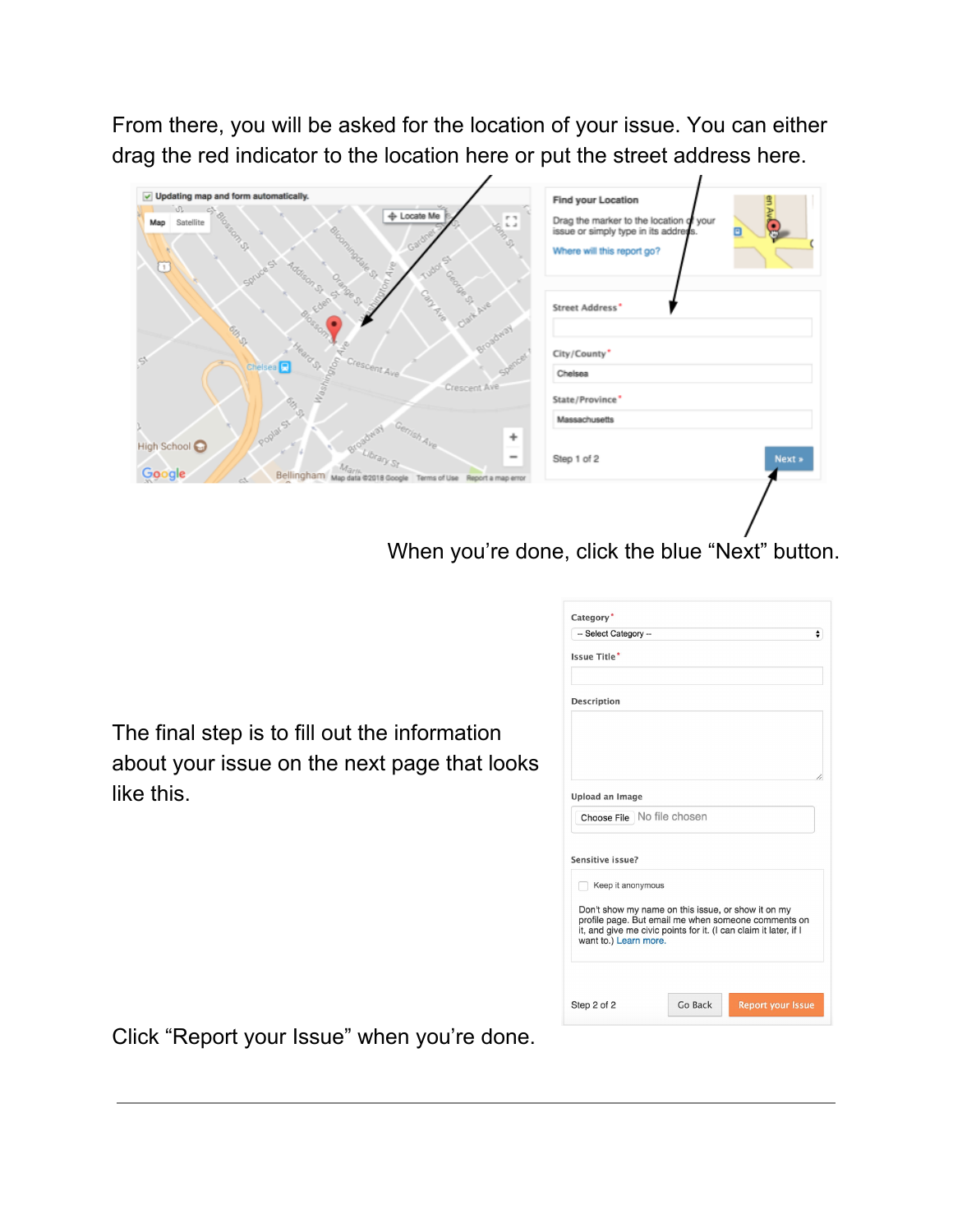## **Pay Bills / Online Services**



Click on "Pay Bills / Online Services" to pay various bills, such as parking tickets, and get information on different licences such as liquor licences.

### **Online Services**

Make payments, submit permit applications, and more...online!

**Online Payments** 

Click on the blue text describing the payment you want to make or service you want to learn about and follow the directions on the page you get redirected to.

#### Dog Licensing Pay Dog License Pay Excise Excise anal Property Pay Personal Property **Parking Tickets** Pay Parking Tickets **Real Estate** Pay Real Estat **School and Bus Fees** Pay School & Bus Fees **Vital Records** Birth Certificate, Death Certificate, Marriage Certificate Water, Sewer, & Trash Pay Water, Sewer & Trash

### **Online Services**

| <b>Online Permitting</b>                    | <b>Inspectional Services Online Permitting</b> |
|---------------------------------------------|------------------------------------------------|
| <b>Online City Ordinances</b>               | Municode                                       |
| <b>Online Geographic Information System</b> | <b>MapsOnline</b>                              |

### **Licensing Services**

· Alchoholic Beverage Calendar

- . Amusement/Entertainment Application (ONLINE APPLICATION AVALIBLE HERE)
- Common Victualer Application (ONLINE APPLICATION AVAILBLE HERE)
- · Liquor License Procedures/Guidelines
- Petroleum Storage Renewal Application
- Rooming House Application (ONLINE APPLICATION AVALIBLE HERE)

## **Monthly Newsletter**



If you are interested in hearing about events and news in the area, sign up for the Chelsea Monthly Newsletter!

Click Monthly Newsletter Sign-up